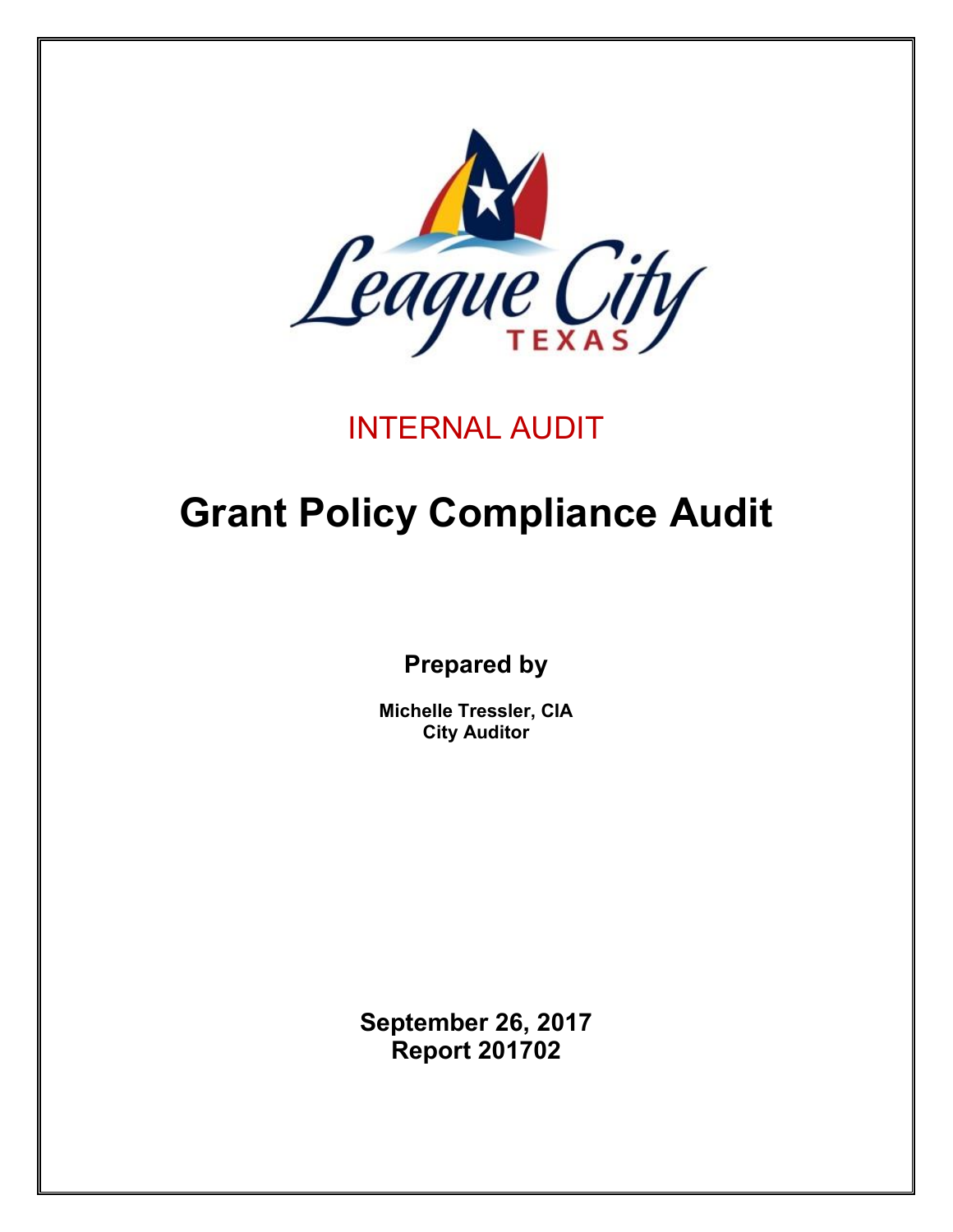# **Table of Contents**

Page

| <b>Executive Summary</b>            | $\overline{2}$ |
|-------------------------------------|----------------|
| Objective                           | 3              |
| Scope and Methodology               | 3              |
| Background                          | $\overline{2}$ |
| <b>Findings and Recommendations</b> | 3              |
| EXHIBIT A                           | 6              |
| EXHIBIT B                           | 7              |
|                                     |                |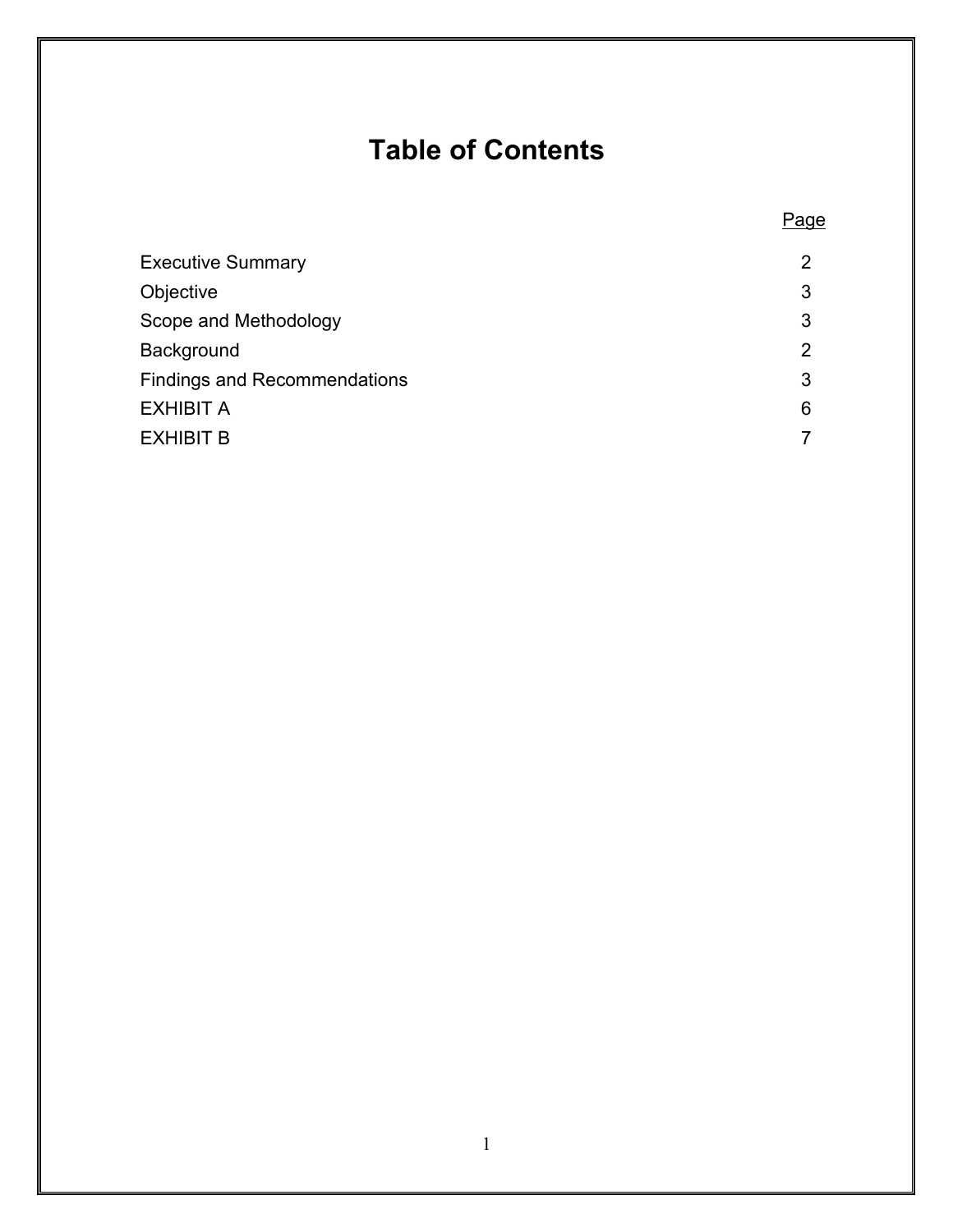#### **Executive Summary**

<span id="page-2-0"></span>The City Auditor has conducted a Grant Policy Compliance audit. This audit was conducted under the authority of Resolution #2013-51 and in accordance with the Annual Audit Plan approved by the City Council in Resolution #2016-54. This audit primarily examined the policies, procedures, and practices being used in those areas that benefit financially from grants – federal, state, and local.

City staff are generally following the City's Grant Policy & Procedures Manual. Some documentation was missing or hard to locate. Adherence and accountability to the City's Grant Policy could be improved by streamlining it, making it more readily accessible, and providing annual refresher training. Ideally, the addition of a Grant Coordinator would make the process more organized and efficient.

The details of the overall findings and recommendations are discussed in this report.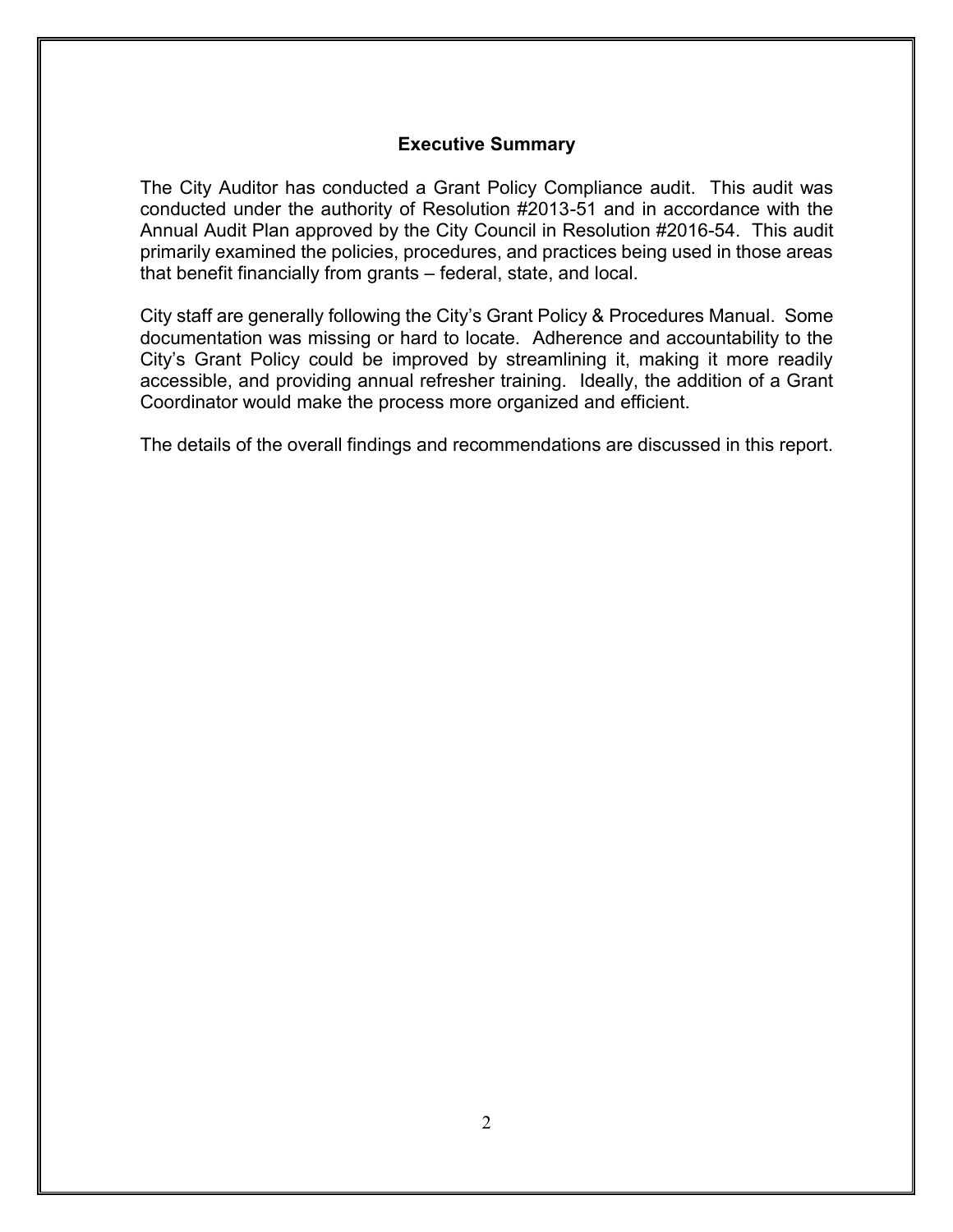#### **Objective**

<span id="page-3-0"></span>The objective of this audit according to the Annual Audit Plan was to determine if there is compliance with the City's grant policy.

#### <span id="page-3-1"></span>**Scope and Methodology**

The City Auditor reviewed the documentation for all the current grants (FY16) for FY14-16 as specified in the City's Grant Application, Acceptance & Reporting Policy and Procedures Manual. The financial transactions for these grants as well as the City's Single Audit Reports were also reviewed for the same timeframe.

Eight Federal grants and three State grants were reviewed. The total amount awarded for these grants is \$11,082,606 and in FY16 \$5,195,176 was expended. The majority of these dollars are for the Texas Community Development Block Grant (CDBG) Disaster Recovery Program.

As part of the audit, the following was done:

- Reviewed the Grant Application, Acceptance & Reporting Policy and Procedures Manual
- Reviewed the Single Audit Act, OMB Circular A-133
- Reviewed the Single Audit Report completed by Weaver and Tidwell, LLP, for FY14-16
- Reviewed all grant documentation to ensure all approvals had been received
- Verified that all grant funding was reflected in the budget
- Reconciled receipts and payments collected to the financial system/general ledger
- Evaluated the design and effectiveness of the grant policy
- Surveyed the staff involved in the grant policy regarding their thoughts on the process

Generally, City staff is adhering to the internal grant policy. Most of the required grant documentation was located, but the folders are somewhat disorganized and difficult to navigate. Finance could also improve oversight and compliance with policy requirements, which would be aided by streamlining the current policy.

This audit was conducted in accordance with Generally Accepted Government Auditing Standards. Those standards require planning and performing the audit to obtain sufficient, appropriate evidence to provide a reasonable basis for the findings and conclusions based on the audit objectives. The City Auditor believes that the evidence obtained provides a reasonable basis for the findings and conclusions based on the audit objectives.

The sampling methodology is discussed in Exhibit A and the reliability and integrity of information is discussed in Exhibit B.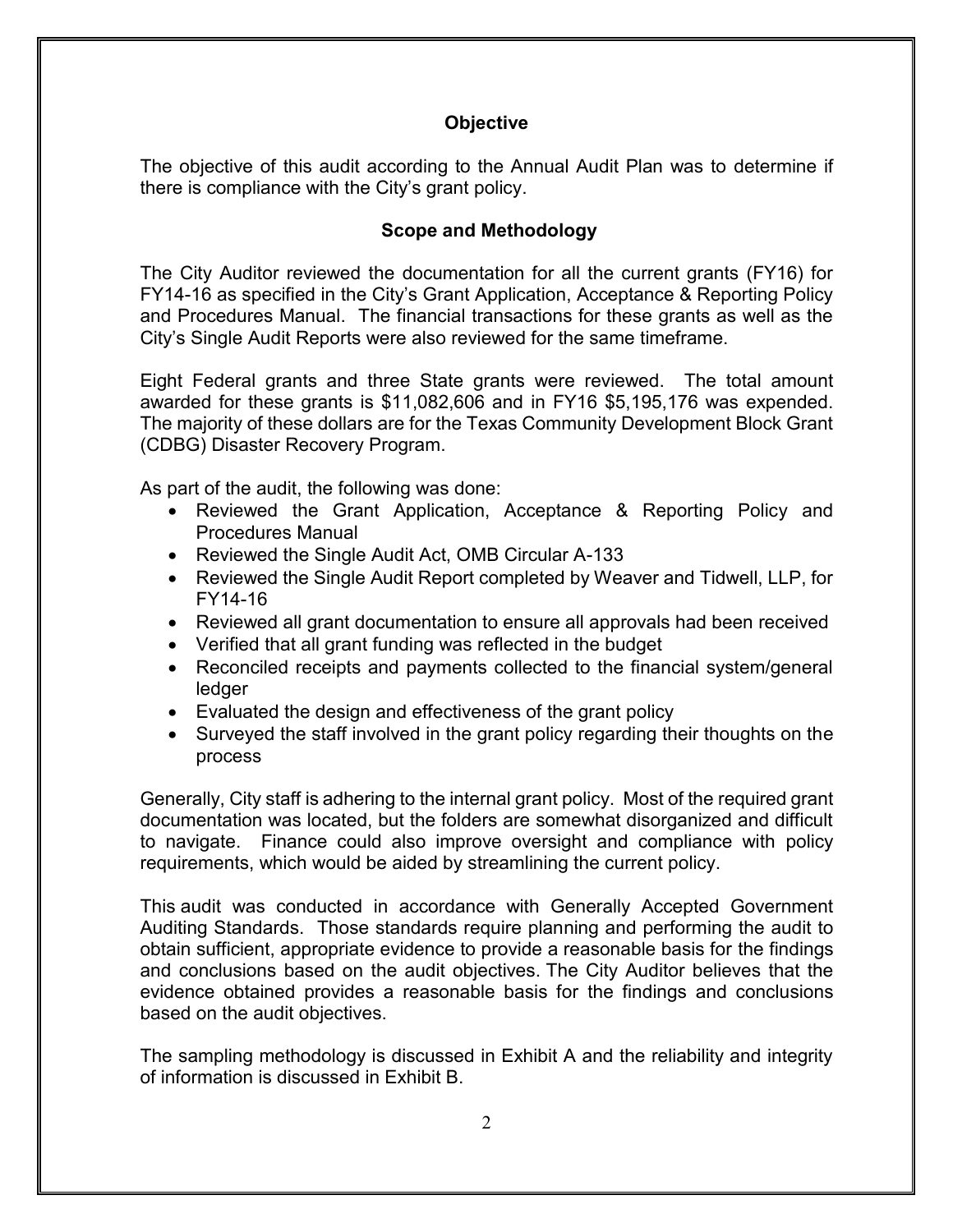#### **Background**

<span id="page-4-0"></span>A grant is a way the government funds ideas and projects to provide public services and stimulate the economy. Grants support critical recovery initiatives, innovative research, and many other programs. A grant is one of many different forms of government financial assistance. Government financial assistance is a broad term to refer to the many ways the US government redistributes resources to eligible recipients.

The grant process follows a linear lifecycle that includes creating the funding opportunity, applying, making award decisions, and successfully implementing the award. The specific actions along the lifecycle are grouped into three main phases – Pre-Award, Award, and Post-Award.

League City has been able to benefit from several Federal and State grants that help with Police and Fire department tasks and initiatives, as well as recovery initiatives and community development activities.

The operational/requesting department and Finance have distinct roles and responsibilities, but it is important that they work together and keep each other apprised of the status of the grant(s). The Grant Application Pre-Approval Form must be completed by the requesting department and receive all signatures before moving forward with an application. The Budget Office is one of the required signatures, so the grant can be reviewed for fiscal impact. The signed form as well as other documentation must be provided to Finance to keep in the central Grants file directory. The requesting departments handle the operational tasks related to grant management, such as grant application and reporting. Finance will assist with the financial pieces, such as budgeting and reimbursement requests. It is very important that the requesting departments work closely with Finance and communicate any grant requests, so the budget is correct, payments and reimbursements are timely and correct, and all necessary documentation is retained and kept centrally.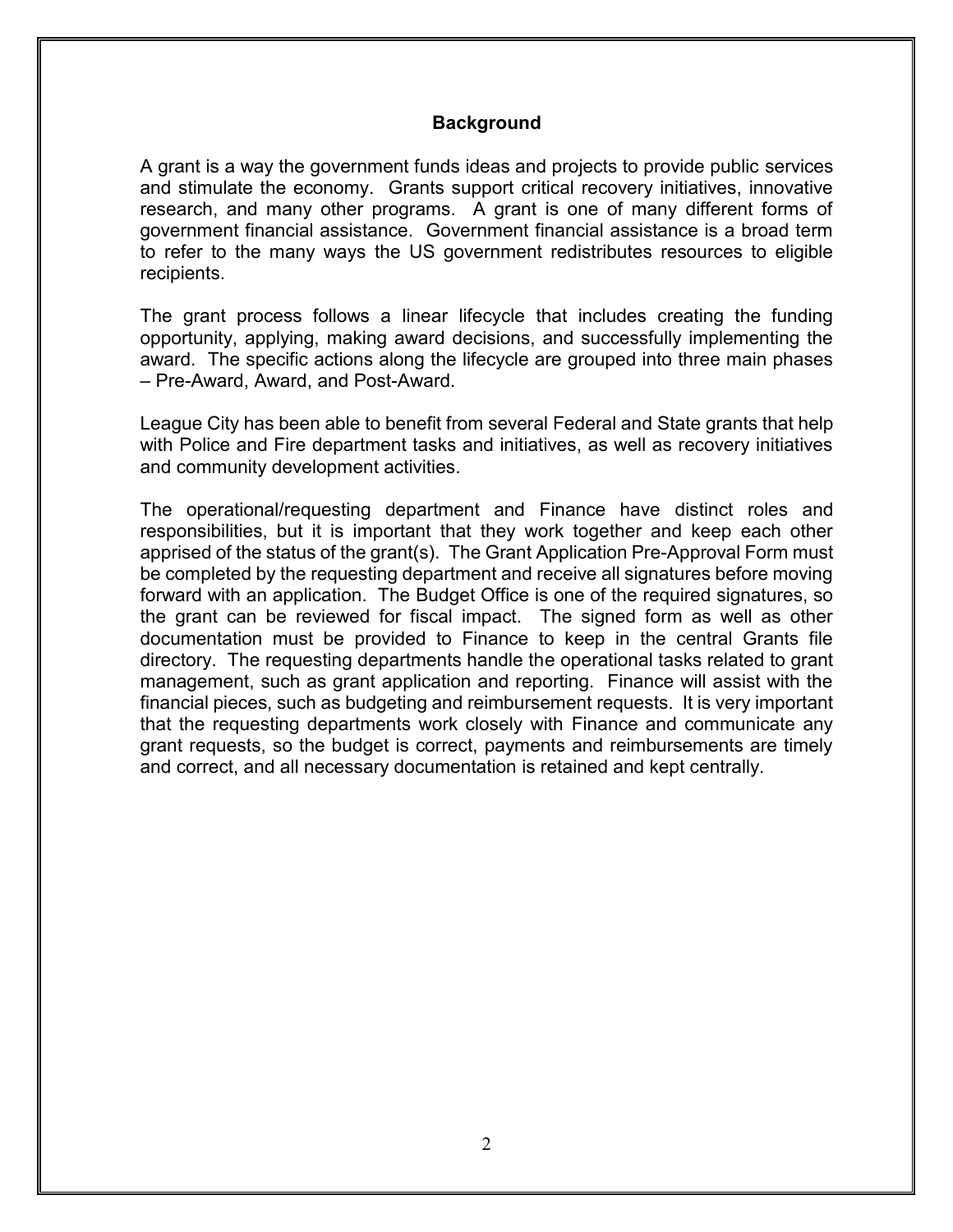### **Findings and Recommendations**

<span id="page-5-0"></span>During the audit, certain areas for improvement were identified. The audit was not designed or intended to be a detailed study of every relevant system, procedure, and transaction. Accordingly, the Findings and Recommendations section presented in this report may not be all-inclusive of areas where improvement might be needed.

Based on the City's current grant policy, the following items were checked:

- 1. City Manager Approval
- 2. City Council Approval (>\$50K)
- 3. Reflected in Budget
- 4. Pre-Approval Form
- 5. Assigned Grant Project Manager
- 6. Signed Grant Application
- 7. Award Letter
- 8. Signed Resolution/Contract
- 9. Signed Contract (Original)
- 10.Contractor Verification
- 11.Operational Reports
- 12.Budget Amendment Requests
- 13.Reimbursement Requests
- 14.Draw Down Requests

Out of the 11 grants, the following items were missing:

1. 3 City Manager Approvals

*The City has had most of these grants for several years, so while there might not be a formal acknowledgement of the City Manager's approval, he is aware of these grants. But, according to City policy, all solicitation of grant funding, regardless of the amount, must have prior approval of the City Manager. The Award amount for these three Police grants is \$34K collectively.*

- 2. 1 Expense Budget in FY14 *The award amount for this CDBG grant was \$354K.*
- 3. 6 Pre-Approval Forms

*As previously stated, most of these grants have been used for several years and applying for them is an annual task. Regardless of whether applying for the grant is a routine process, the policy states that before applying for a grant that the requesting department must complete a Grant Application Pre-Approval Form.* 

4. FY14 documentation for the 3 State grants *All documents were found, but they were not in the Grants folder that Finance manages.*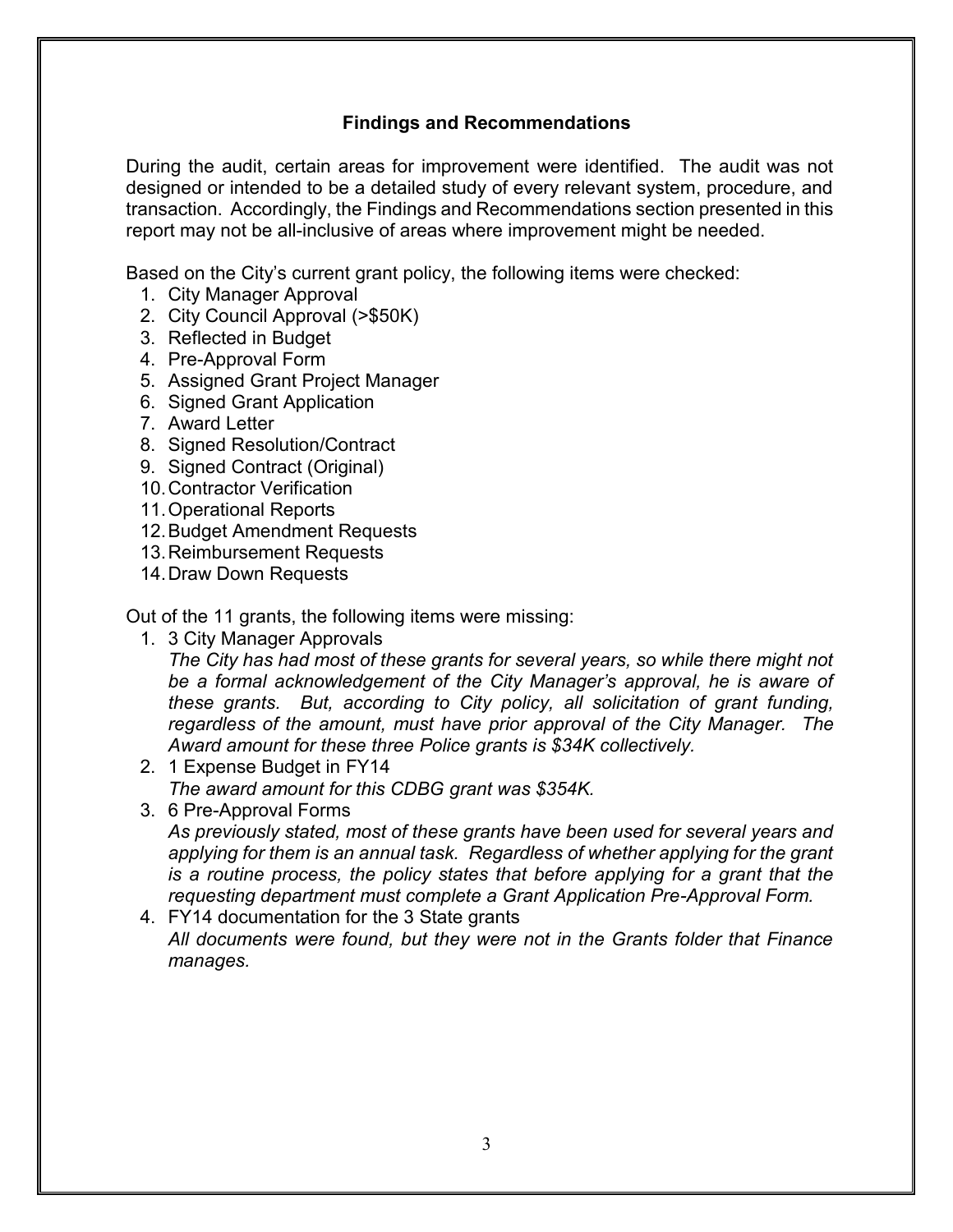Management is in a unique position to best understand their operations and may be able to identify more efficient and effective approaches to the following recommendations:

#### **1. Revising the City's grant policy could help clarify roles and responsibilities and the required documentation.**

The current Grant Application, Acceptance & Reporting Policy and Procedures Manual was last revised 10/1/13. The policy is a bit lengthy and the requirements seem to be more robust than necessary in some areas.

#### **Recommendations:**

Revising the policy and providing some clarification and simplification could be beneficial to all parties that are involved in the grant process.

#### **Management Response:**

 Management agrees with the Auditor's assessment of the current grant policy. The policy will be updated in FY2018.

*Target Date: April 1, 2018 Responsible Party: Finance Director*

#### **2. Training should be provided on a recurring basis to ensure that all staff is aware of their role and responsibility within the grant process.**

The City has a detailed grant policy. Nine employees involved in the grant policy were surveyed and three of the nine (33%) were unaware of and/or unable to access the policy. Four of the nine employees (44%) had either never reviewed the policy or it had been longer than a year since it was reviewed.

#### **Recommendations:**

Finance should keep the policies in a central location where all employees can readily access them. Mandatory grant policy training and acknowledgement of the policy should occur on at least an annual basis. This can be accomplished using an online tool to ask a few questions and then an electronic acknowledgement can be obtained and kept for records.

#### **Management Response:**

The current grant policy is archived in policy tech. An email is sent to the appropriate employees any time the policy is updated which asks them to read the policy and 'mark as read' as acknowledgement of the changes.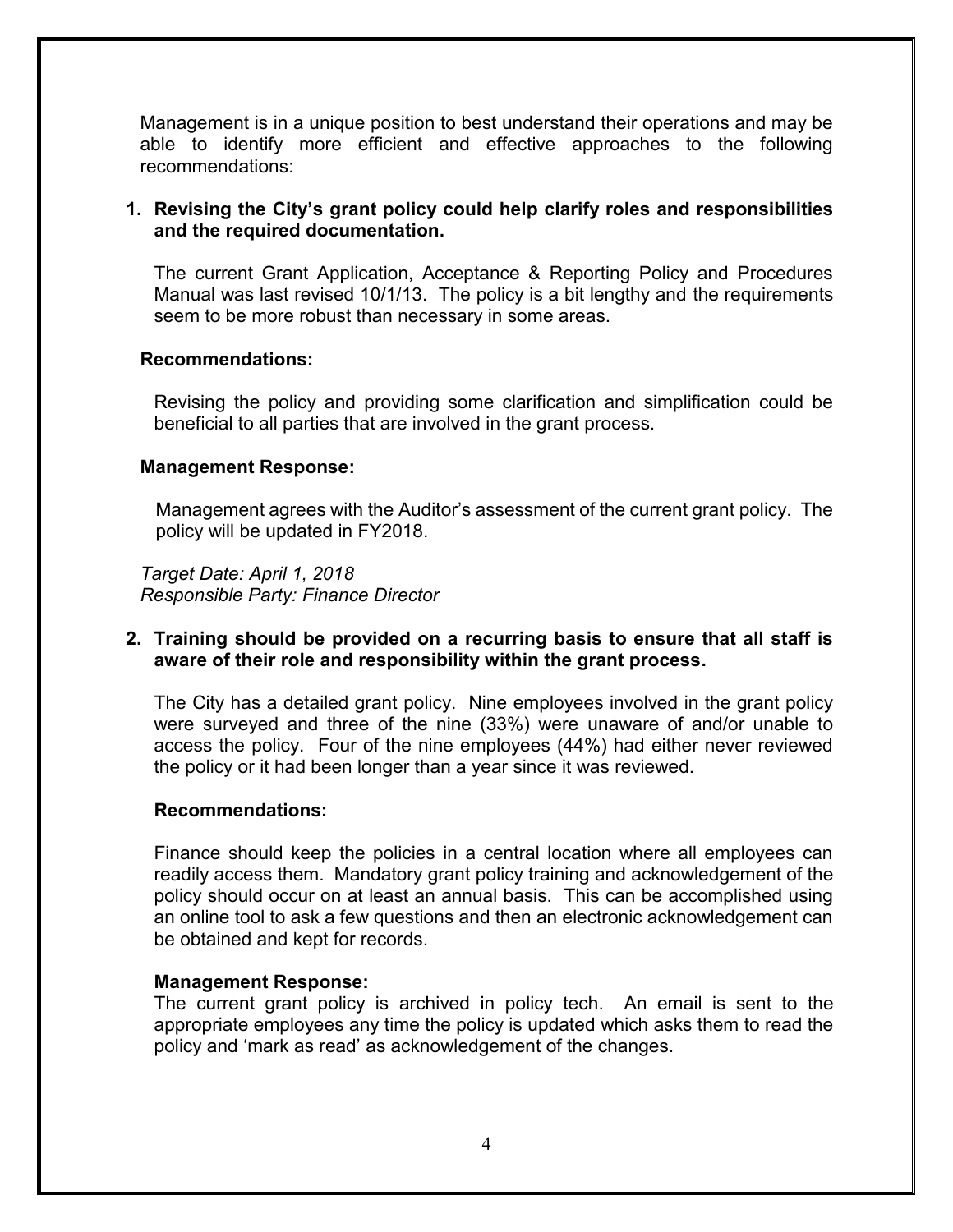A procedure will be included in the new grant policy on which event(s) trigger an acknowledgement being requested from employees with grant related job duties. Also, included in the new policy will be guidelines requiring acknowledgement from employees reviewing the policy annually.

A procedure for the introduction of the grant policy and acknowledgement of receipt by new employees will also be created. Identifying new employees with job duties involving grants will require collaboration with user departments.

Face-to-face training on the grant policy will be held upon completion and approval of the revised policy.

*Target Date: April 1, 2018 Responsible Party: Finance Director*

#### **3. Having a dedicated Grant Coordinator could be helpful administratively for the City's current grants as well as helpful in securing additional grants.**

Finding available grants as well as properly applying for grants can be a complicated process, especially for those who are not trained in that area and have other job priorities. Out of the nine employees surveyed, five (56%) do not feel like they are applying for and taking full advantage of all the grants that are available.

#### **Recommendation:**

Hiring a Grant Coordinator could help relieve some pressure off Finance and the requesting department's staff, keep the files and documents more organized, and possibly add to the City's grant portfolio. Audit understands that this is an ideal recommendation and that it may not be possible due to budget constraints.

#### **Management Response:**

A full-time Grant Coordinator dedicated to the record keeping, compliance of the policy, training of staff and assisting user departments in applying for additional grants would be ideal.

This is a budget issue and will be brought forward in the next budget cycle.

*Target Date: Summer 2018 Responsible Party: Finance Director*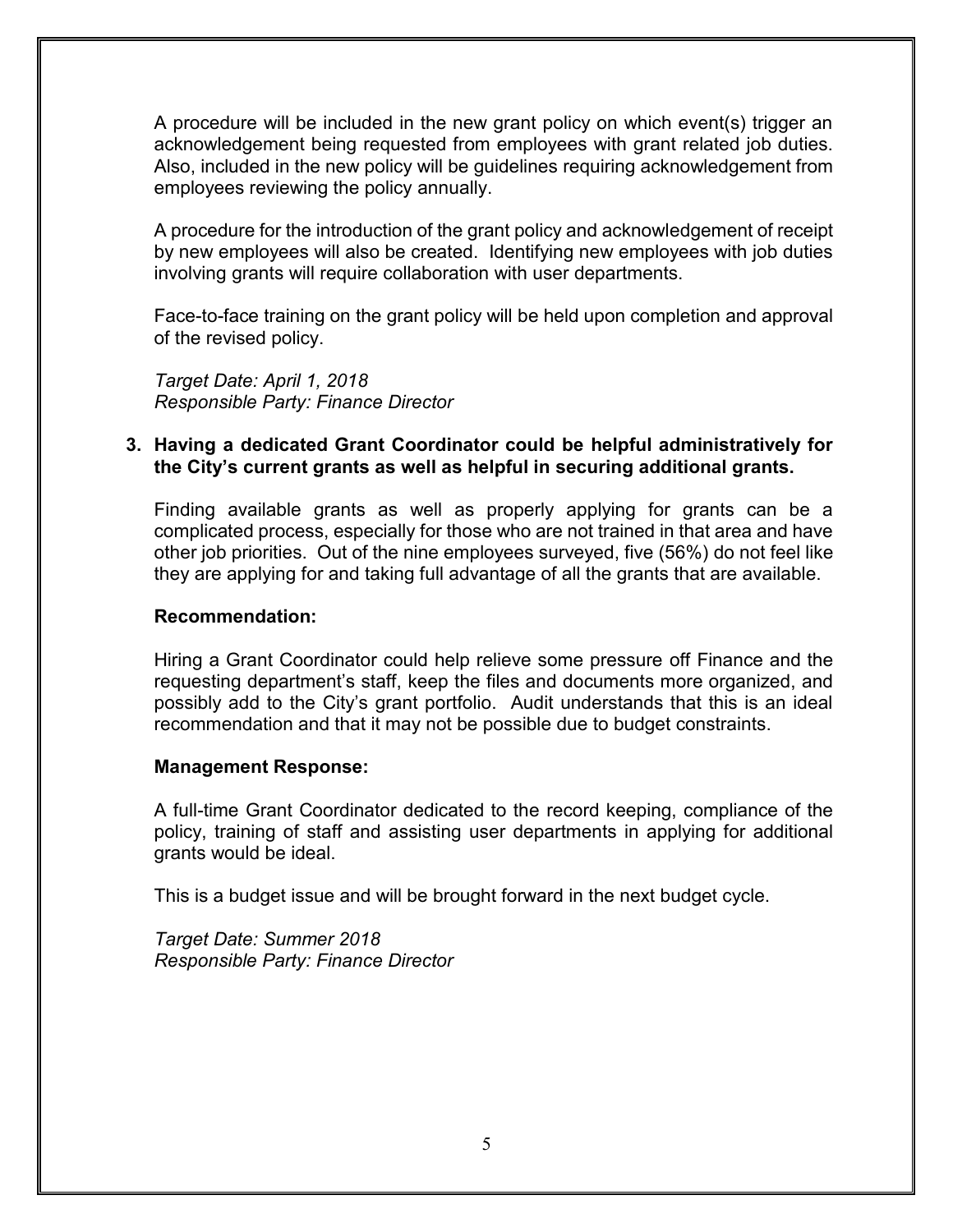# **EXHIBIT A**

## **Sampling Methodology**

<span id="page-8-0"></span>All eleven of the current (FY16) Federal and State grants were reviewed, documentation and financial transactions out of AS400.

A Grant Policy Questionnaire was provided to all employees, Finance support and from the requesting departments, who are involved in the grant process for the FY16 grants regarding their thoughts on the policy and the process.